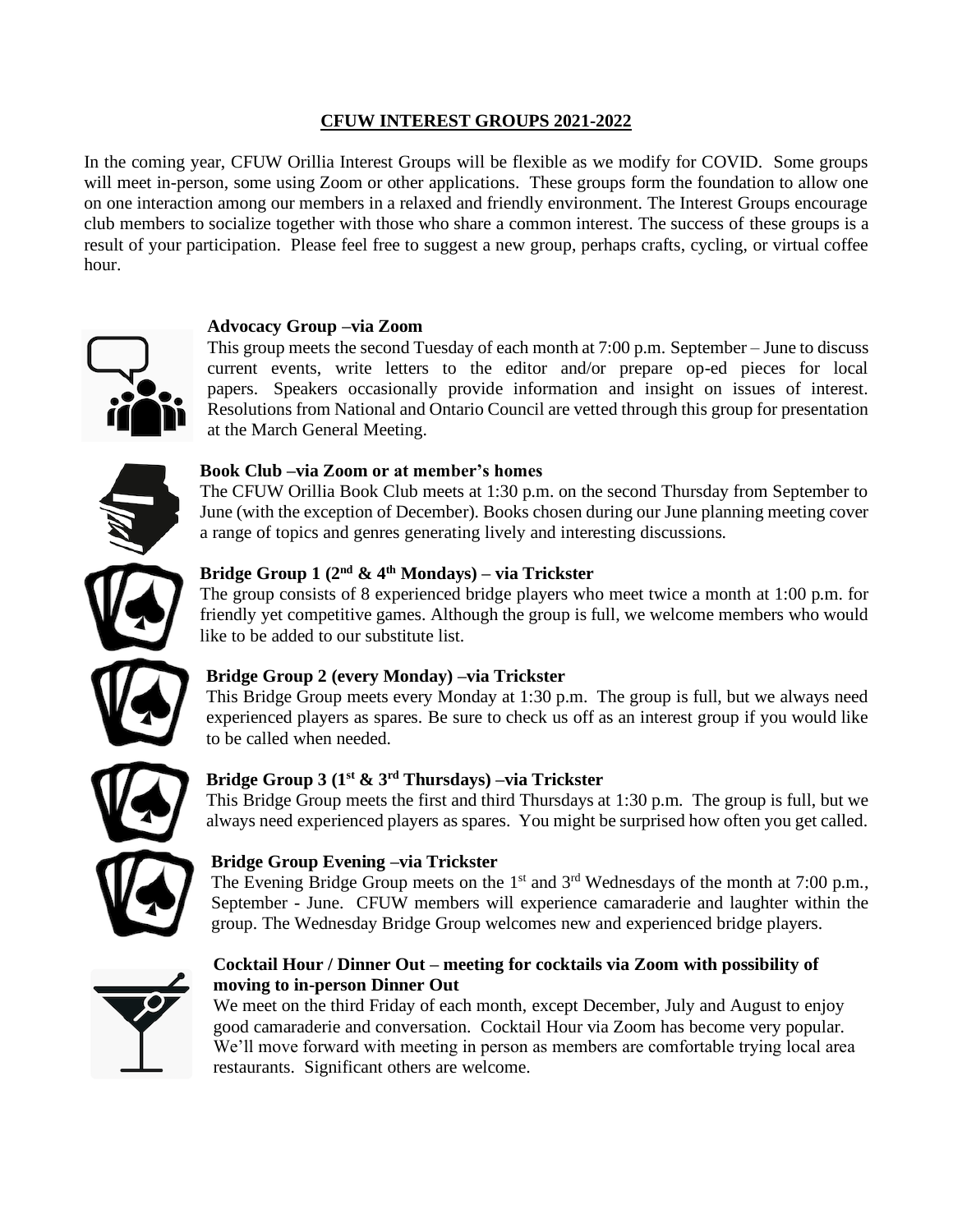

# **Dinner Club – meeting via Zoom if unable to meet in person**

Members will meet in person at 5:00 p.m. on the 4th Tuesday of the month (prior to the monthly CFUW meetings) or gather via Zoom on the 4<sup>th</sup> Wednesday at 7:00 p.m. Dinner Club meets monthly September – November and January - April. This is a great networking opportunity and a chance to enjoy the company of members.



# **Exploring Art – TBD**

The Exploring Art group will do several events throughout the year. Members will be encouraged to suggest and lead an activity to encourage full participation. The dates and times for meetings will be determined by the group. All COVID safety protocols will be followed.



### **Friendship, Fun & A Book Club – meeting at member's homes or via Zoom**

This group meets the first Tuesday of the month at 7:00 p.m., 12 months of the year. Books chosen cover a range of topics, authors, and genres, while generating stimulating and lively discussions.



#### **Garden Group – casual format**

If you are a gardener or simply enjoy the beauty of flowers and gardens, this group is for you. Opportunities are provided for members to share gardening techniques, horticultural knowledge, and plants. Garden tour suggestions and demonstrations are done virtually on an ad hoc basis.



### **Golf Group – meeting outdoors while practicing social distancing**

The Golf Group plays 9 holes every Monday morning during the season. We usually play at Couchiching Golf & Country Club, but once a month we organize a field trip to another local course. Players of all levels are encouraged to join in a relaxed game.



### **Lunch Bunch –meeting while practicing social distancing**

The Lunch Bunch is held the third Tuesday of the month, twelve months of the year. This group gives a great opportunity to socialize with other members. Currently we are meeting 'en plein air' and will move forward with locations as members are comfortable.



## **Mah Jongg – meeting via realmahjongg.com with possibility of moving to in-person**

To all those who are interested in an afternoon of Mah Jongg in the company of a fun-loving group we meet the  $2<sup>nd</sup>$  & 4<sup>th</sup> Wednesday at 1:30 p.m., September – June. We have members participating at various skill levels and all enjoy learning together. Join us via realmahjongg.com. We'll move forward with meeting in person as members are comfortable.



#### **Skiing-Downhill – meeting in person outdoors while social distancing**

The Downhill Ski Group meets at Mt. St. Louis/Moonstone every Wednesday at 9 a.m. during January, February and March. Some take a lunch (or buy a lunch) and ski all day; others just stay for the morning. Everyone has a great time together and enjoy some slope watching. Partners are welcome to join.